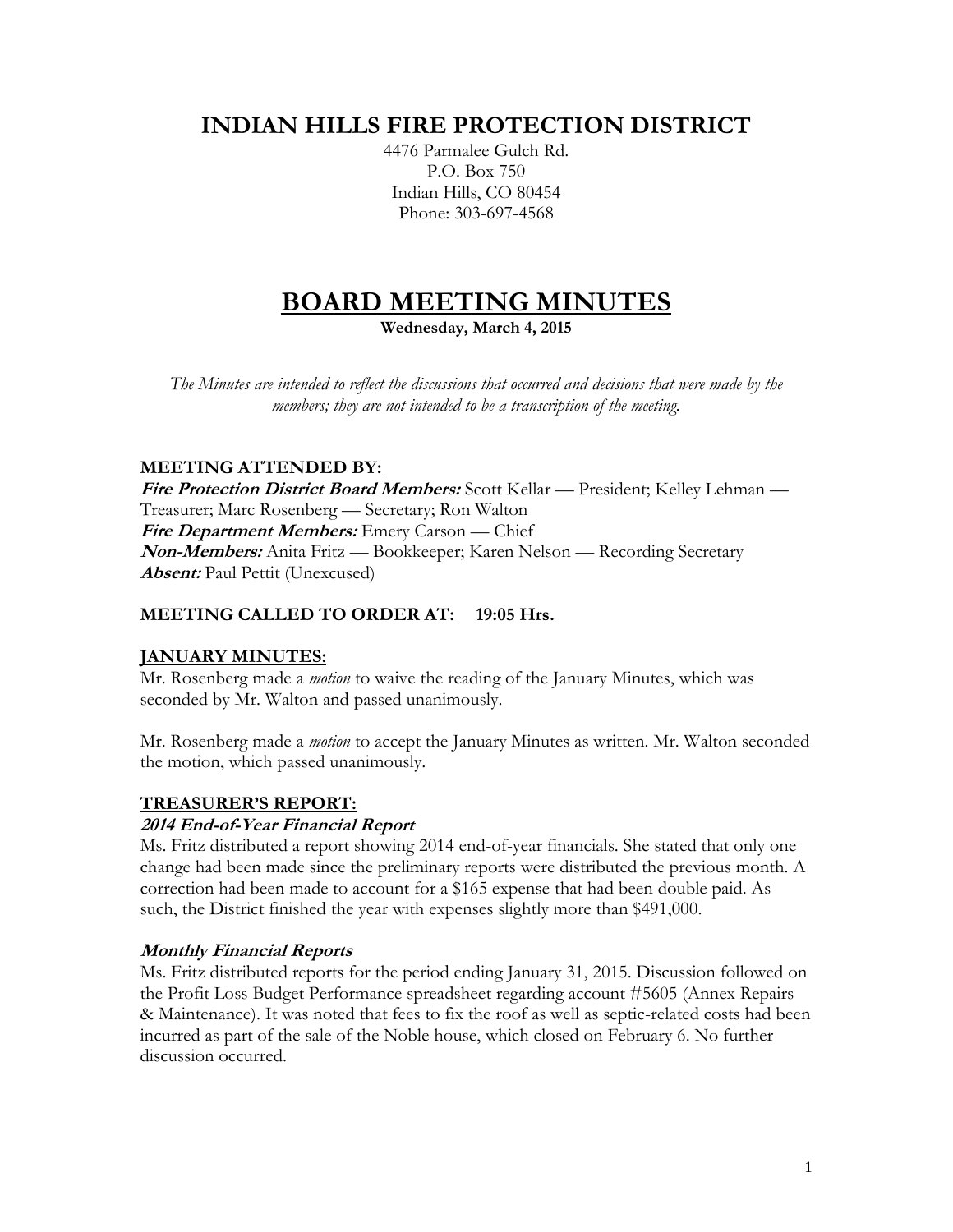Ms. Fritz stated that she needed to write one additional check: #12546 to Colorado Comfort Products for \$568.67 for Mr. Carson's insurance. Ms. Fritz also noted that check #12547 had been voided.

Mr. Rosenberg made a *motion* to approve checks #12523-12546, plus automated payments, credit card expenses, and bank fees. Mr. Walton seconded the motion, which passed unanimously.

## **Bank Accounts**

Brief discussion occurred about distribution of the District's money in various bank accounts. After conversation, it was agreed to leave the accounts as is.

# **Audit Outlook**

Ms. Fritz stated that the District may be eligible for an audit exemption this year. She said she would investigate the option more fully and report back to the Board.

# **Chief's Insurance**

Ms. Fritz shared that she was researching whether changes might be required for the Chief's medical insurance as a result of new legislation. She said that she would report back to the Board on that issue as well.

### **DEPARTMENT/OFFICERS' REPORTS:**

**Fire Marshal — Randy Rudloff**

Not present; no report submitted.

# **Chief — Emery Carson**

A report was distributed and various items were discussed. Mr. Carson began by stating that a new enclosed trailer is now in service to transport ATV 366 to park rescues. He also shared that \$7,255 had been raised for the family of Sgt. Renfro.

Work is proceeding with a representative from Olinger's to renew the District's lease agreement, Mr. Carson said. The lease will change to renew annually in the future.

In grant news, Mr. Carson stated that he has applied for grants for SCBA and wildland gear through the Colorado State Fire Chiefs Association. Also, a grant application has been submitted for two body vacuum splits as well as a laryngoscope through EMTS.

Next, Mr. Carson passed around two quotes for a sign board to be erected in front of the station. After brief conversation, the Board decided to discuss it further at a future meeting.

Mr. Carson concluded his report by summarizing the calls for February, which totaled 23, bringing the year's total to 45.

# **Assistant Chief — Marc Rosenberg**

Present. No report submitted.

**Fire Captain — Scott Case** Not present; no report submitted.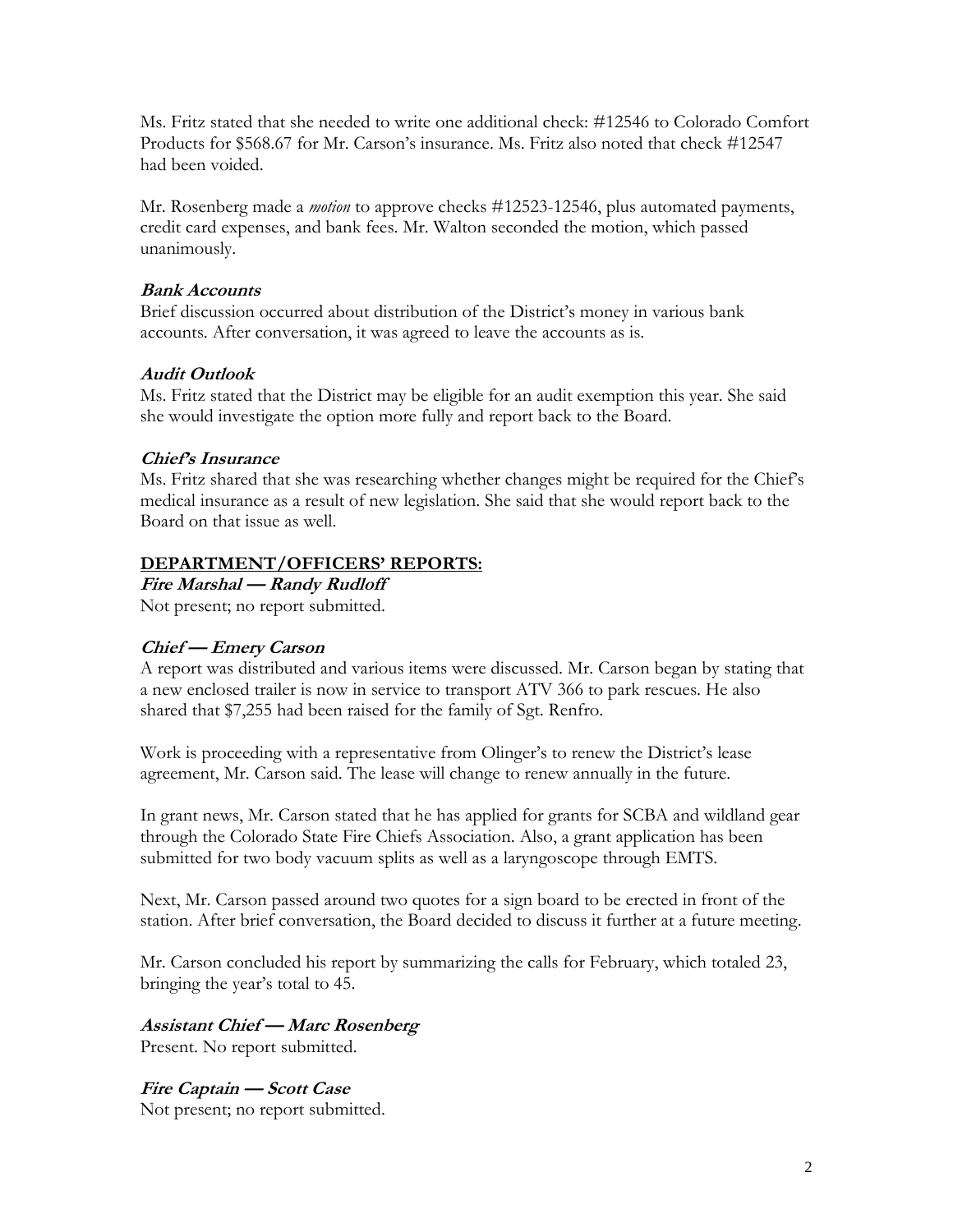# **EMS Captain — Bob Fager**

Not present. No report submitted.

# **OLD BUSINESS:**

#### **Attorney Recommendation**

Mr. Kellar shared that a recent Board study session with a representative from Lyons Gaddis Kahn Hall Jeffers Dworak & Grant had gone well. Brief discussion about the firm headquartered out of Longmont followed.

Mr. Rosenberg made a *motion* to hire Lyons Gaddis Kahn Hall Jeffers Dworak & Grant as the District's legal counsel. Ms. Lehman seconded the motion, which passed unanimously.

After discussion, it was agreed to have the new attorney review the Olinger lease as well as address questions regarding insurance compliance.

#### **NEW BUSINESS:**

#### **Meeting Schedule**

Discussion occurred regarding whether a change should be made to the Board meeting schedule since the February meeting had been canceled due to inclement weather and the next meeting is only two weeks' away. After conversation, it was decided to leave the schedule as is.

#### **Additional Topics**

Mr. Rosenberg raised the topic of the disposition of the old trailer. It was agreed that it should be sold, with a discussion of the logistics of doing so to occur in the future. In addition, Mr. Carson said an additional storage shed is not required at this time.

### **Station Renovation Outlook**

Discussion was tabled until the next Board meeting.

### **EXECUTIVE SESSION:**

Mr. Rosenberg made a *motion* to call an Executive Session at 20:15 per CRS § 24-6-402(4)(f) to discuss personnel issues. Mr. Walton seconded the motion, which passed unanimously. All meeting attendees left the room with the exception of the four Board members in attendance. Recording commenced using the District's recorder.

The Executive Session concluded at 20:25 and the meeting was called back to order.

### **ADJOURNED AT: 20:26**

There being no more business to discuss, Mr. Rosenberg made a *motion* to adjourn the meeting, which was seconded by Mr. Walton and passed unanimously.

*President:*

*Secretary:*